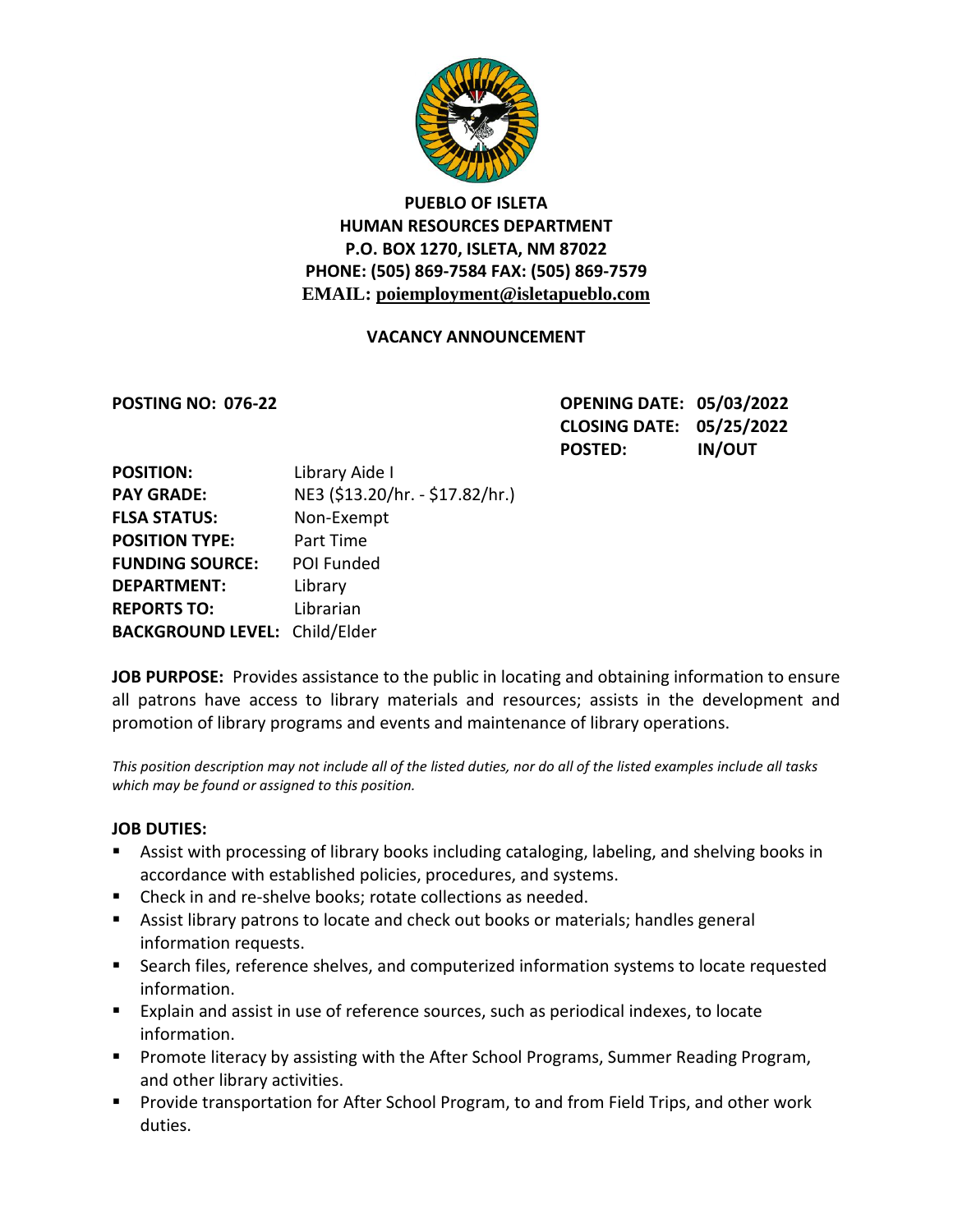- Assist with annual Open Houses for the community and local schools; assist in the development and coordination of library programs, services and community events.
- Assist staff and patrons in use of public access catalog, electronic and computer equipment.
- Answer phones, take messages, process the incoming mail, and provide information to library patrons.
- **Perform cataloging (physical or electronic) for library materials in all formats.**
- Attend and participate in staff meetings as required.
- Attend trainings for specific certifications, educational advancements, and research opportunities.
- **Conduct trainings as needed for the community, other libraries, and other departments** throughout the Pueblo of Isleta.
- Assist library patrons with smartphones, tablets, computer usage and functions, and scanning documents.
- Research and create innovative programs for the community and general public.
- Network and collaborate with Pueblo of Isleta Departments, other libraries, and public entities.
- **Manage and update multiple social media accounts frequently.**
- **Conduct and assist with the interview process.**
- **Promote upcoming library programs and library services.**
- **Perform other duties as assigned.**

# **SUPERVISION RESPONSIBILITIES:** N/A

## **MINIMUM QUALIFICATIONS/REQUIREMENTS:**

- High School Diploma/GED.
- Valid New Mexico driver's license with ability to meet Pueblo of Isleta liability insurance requirements and maintain eligibility for insurance.
- Must obtain First Aid, CPR, and AED; Active Shooter, Mental Health First Aid, Fire Extinguisher, and Food Handlers certifications.
- **Must pass background check for position.**
- **Must be able to comply with the Pueblo of Isleta Drug Free Workplace policies.**

## **KNOWLEDGE, SKILL AND ABILITY REQUIREMENTS:**

- Knowledge of traditional form of government and pueblo customs and traditions.
- Knowledge of applicable federal, state, county and local laws, regulations, and requirements.
- Knowledge of records management procedures.
- Knowledge of Library information systems.
- Knowledge of business English, proper spelling, grammar, and punctuation, and basic arithmetic.
- Skill in operating various word-processing, spreadsheets, and database software programs in a Windows environment.
- Skill in bibliographic, technological, and cataloging techniques as used in a library setting.
- Ability to interact and maintain good working relationships with individuals of varying social and cultural backgrounds.
- Ability to work independently and meet strict time lines.